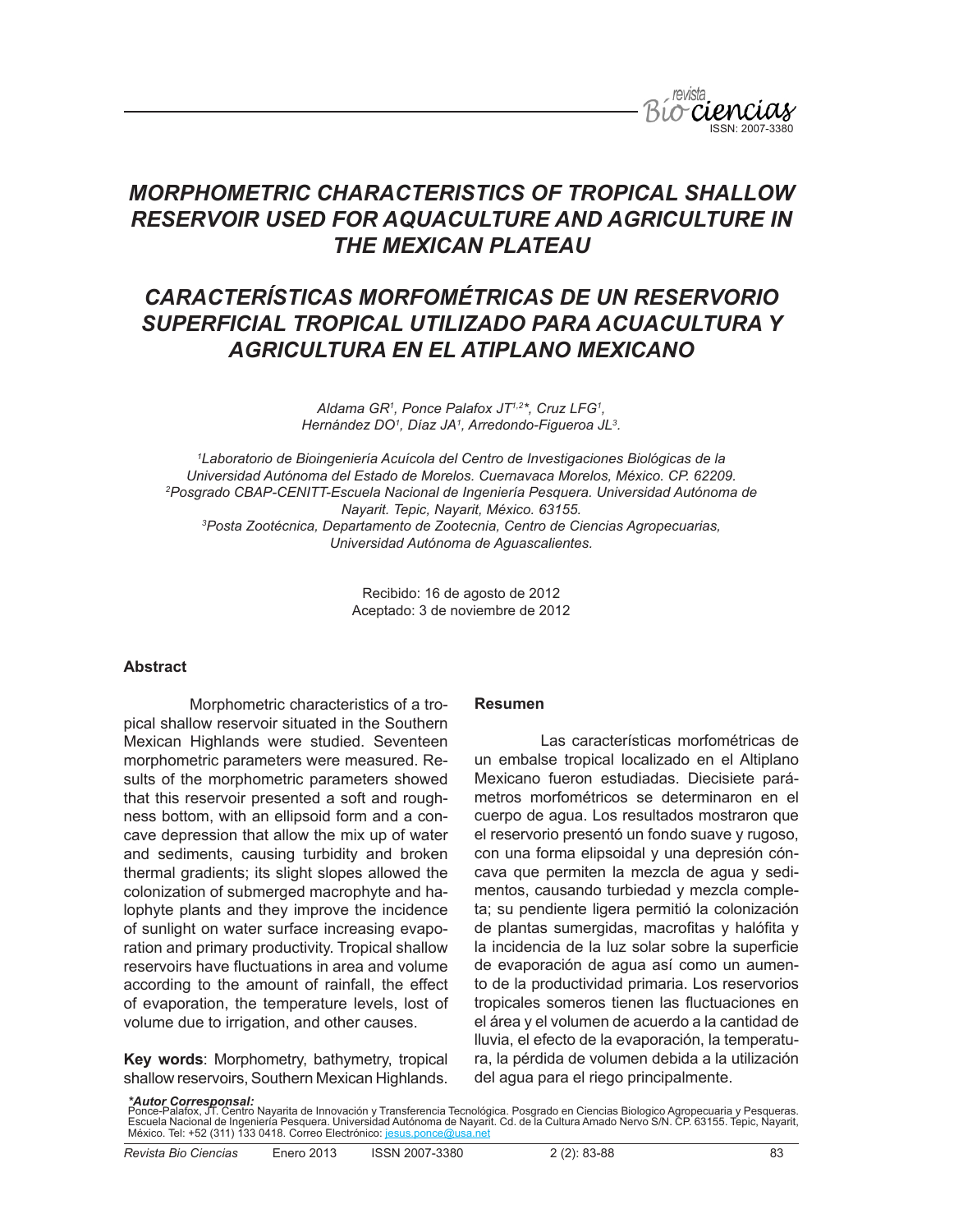

**Palabras clave**: Morfometría, batimetría, reservorio superficial tropical, profundidad media.

## **Introduction**

A limnological description of tropical shallow reservoirs is a necessary step in the research of the aquatic ecosystem (Hakanson, 1981). The morphology of shallow reservoir basin exerts a major control over a wide range of processes and features in a lacustrine ecosystem and reflects a series of actions closely related to its origin, operation and use. One of the oldest limnological principles is that basin morphometry influences lake metabolism (Thienemann, 1925; Neumann 1932), as a consequence, many studies have demonstrated how tropical shallow reservoirs morphometry affects the rate of certain limnological processes and the distribution of physical,

chemical and biological parameters (Ponce-Palafox *et al*., 1998). In this sense Guiral & Pérez (1980) pointed out the importance of the cartography and morphometry of lake ecosystems as a first step in any kind of limnological research. In tropical shallow reservoirs of Latin America there are few studies on morphometric parameters. This research aim contributes to this type of knowledge by means of morphometric studies in tropical shallows reservoirs in the Southern Mexican Highlands.

# **Study area**

The dry tropical shallow reservoirs are located in the geographic coordinates 18°39'40″N; 99°26'26.57"W in the extreme southwest of the State of Morelos, Mexico (Figure 1). They border north and west with the State of Mexico, south with the municipalities of



**Figure 1. Geographic location of the tropical shallow reservoir "El Tilcuate", in the southern Mexican highlands.**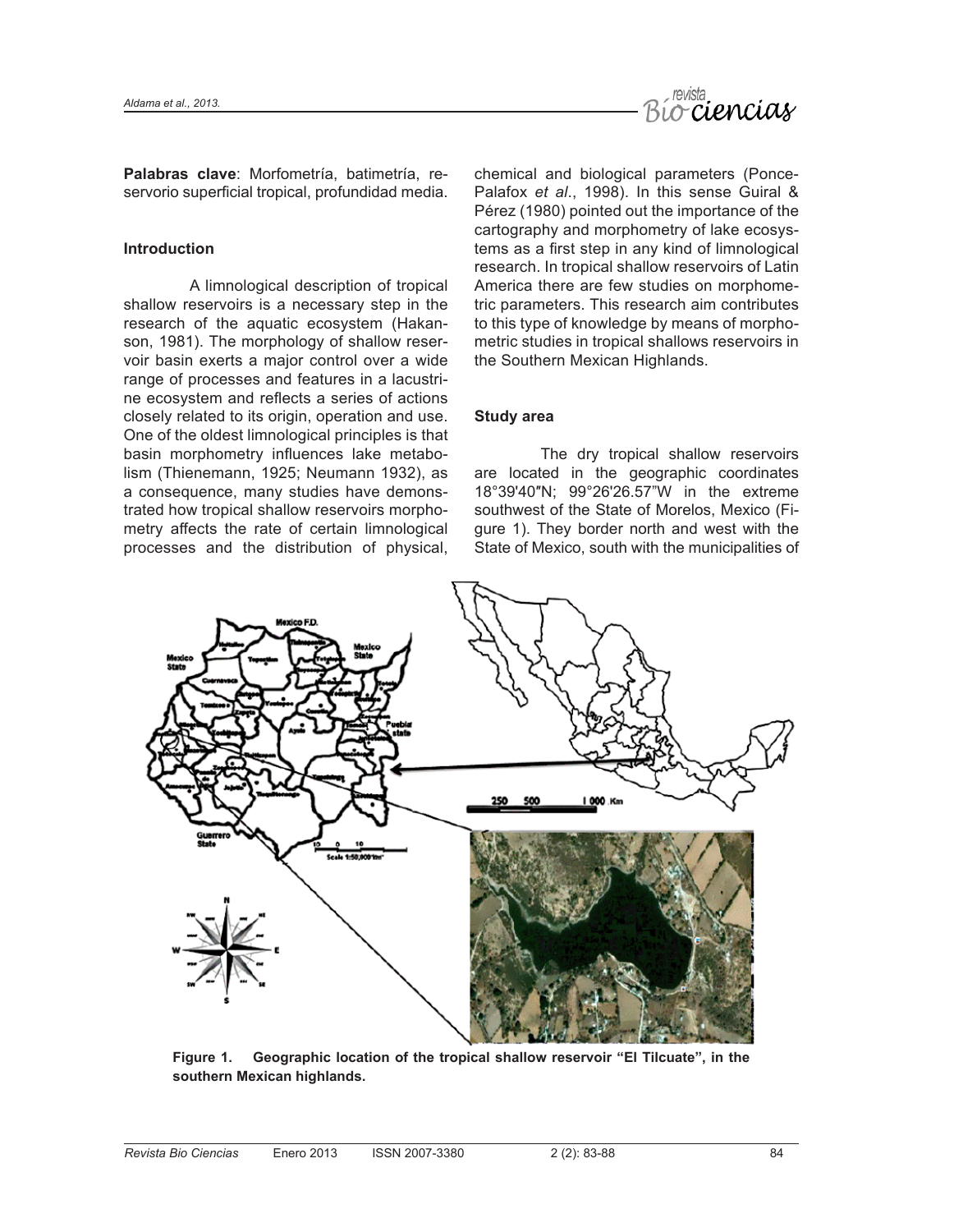

Amacuzac and Tetecala, east with Tetecala and Miacatlán, and west with the State of Guerrero. The reservoir was studied, with a surface ranging from 86,636 to 128,000 m<sup>2</sup>. This is semipermanently, with an altitude from 1110 meters above sea level in a sedimentary soil area. The climate is warm, sub-humid with summer rains and a dry season in winter. The hottest months are April and May, while the coldest months are December and January. The average precipitation is 1000 millimeters per year. Maximum temperature is 34.0 °C, average 24.0 °C and minimum 14.0 °C. From a hydrological point of view, tropical shallow reservoirs receive direct supply from rainfall, groundwater flow, and surface runoff from sporadic streams.

## **Material and Methods**

The construction of a bathymetric or contour map was performed during three different periods of the flood cycle, flooding during periods of minimum (March), medium (July) and maximum (September). The depth was determined at the deepest point near the gate of the reservoir, using a manual probe graduated in centimeters (Arredondo *et al*., 2007). The technique of separate segments was used in order to prepare the contour map, measuring the perimeter of coastline with a fiberglass 30 meter ADIR coated PVC tape measure graduated in centimeters and inches and resistant to extreme temperatures (Cole, 1994). To integrate the superimposed line segments to the coast, we used a Directional compass Engineer orienting the segments according to the degrees of the four main directions (azimuth). Once in the laboratory, was performed the outline with the stroke of oriented segments in cumulative sequence completing the circuit, using the scale 1:400. Contour intervals were 0.5 m. The morphometric features of the shallow reservoir were determined according to Cole (1994), Coastal Line Development, Total Maximum Length (the longest axis of a water body), Effective Maximum Length, Perimeter, Area, Maximum Wide and predominant orientation of the TML were calculated by means of GIS operations and satellite image processing and the morphometric analysis followed Hakanson (1981).

## **Results and Discussion**

The shallow reservoir is supplied with rain water and runoff from the mountains located at north; the upper basin is occupied by a zone induced grassland. The land has a gentle slope with north - south direction so that when it rains the water current drags sediments, which are deposited, in the shallow reservoirs. The watershed that drains into the reservoirs has an elongated shape with northwest - southeast orientation, with one single basin. This water body has fluctuations in area 86,636 to 128,000  $m^2$  (Figure 2) and volume, according to the amount of rainfall, the effect of evaporation, lost volume by



**Figure 2. Bathymetric contour map of the reservoir the "Tilcuate". Showing minimum, average and maximum flood.**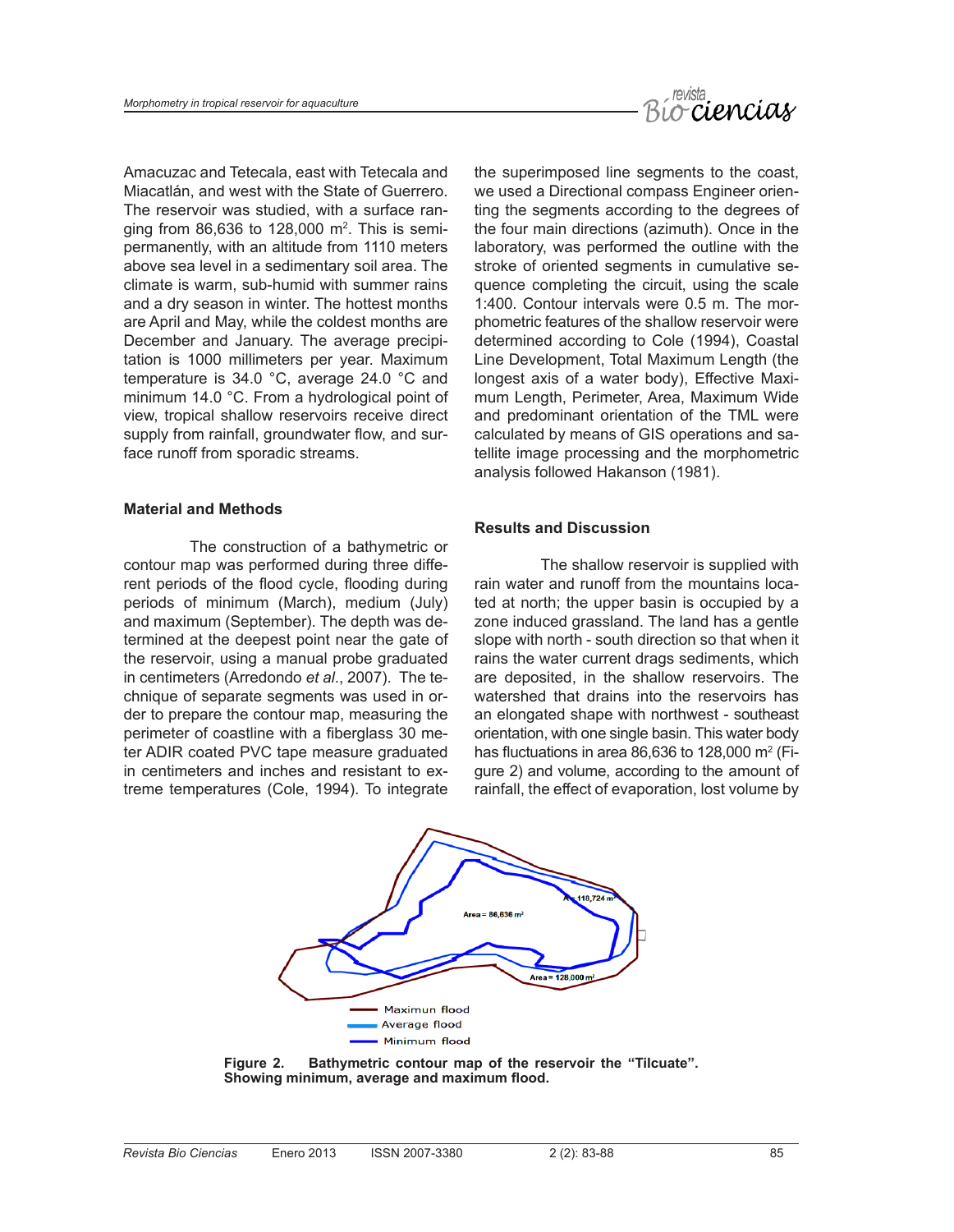

irrigation, and other causes. Leakage is caused by loss of sediment to provoke the so-called lateral loans (Naselli-Flores, 2003).

Their capacity fluctuated from 86,636 to 128,000  $\mathrm{m}^2$  with an average of 118,724  $\mathrm{m}^2$ , they are shallow with a maximum depth from 4.3 to 9.7 meters. The morphometrical parameters of the tropical shallow reservoirs are shown in Table 1. Among these parameters, the mean depth  $(Z_{mean})$  is probably the most important morphometric feature because it could be related with the productivity and trophic status (Hakanson, 1981). The shallow reservoir presented an average  $Z_{mean}$  of 5.42, indicating that their bottom is soft, easily removed and mixed with the water column causing turbidity. They serve as a surrogate for most morphometric attributes and a host of biological processes, but no correlation could provide with unambiguous information on underlying causes (Kalff, 2002). However, a low value of  $Z_{mean}$  normally tends to show high levels of nutrients in water and consequently is a productivity indicator (Sakamoto, 1966).

Moreover, mean depth may be used to determine the lake bottom roughness, which is a useful parameter in sedimentological studies and in the optimization models for lake hydrographical surveys (Hakanson, 1981). Neumann (1959) concluded that the depth ratio  $(Z_{\text{mean}} Z_{\text{max}}^{-1})$  provides a useful approximation to lake form. The shallow reservoir showed an average value of 0.56, similar to an ellipsoid form that it is characteristic of shallow lakes with flat bottoms (Carpenter, 1983), and a relative depth (Dr) of 2.40 m. These values are related with the stability of the column of water and the stratification process that is typical of small and shallow basins.

Shore development was near of one and it represents a measure of the irregularity of the shoreline (Hakanson, 1981), which is one of the morphological parameters that reflects processes related to the lakes' origin. Dynamic ratio (DR) is designed to represent bottom dynamic conditions (Lindström *et al*., 1999). The influence of this parameter over the diminishing

| <b>Parameters</b>                       | <b>Amount</b> |
|-----------------------------------------|---------------|
| Area $(m^2)$                            | 128,000       |
| Volume $(m^3)$                          | 694,095       |
| Mean depth (m)                          | 5.42          |
| Maximum depth (m)                       | 9.70          |
| Relative depth (m)                      | 2.40          |
| Shoreline length (m)                    | 2820          |
| Shore development                       | 2.22          |
| Maximum length (m)                      | 720           |
| Maximum width (m)                       | 350           |
| Mean width (m)                          | 177.8         |
| Maximum depth (m)                       | 9.70          |
| Depth ratio ( $Z_{mean} Z_{max}^{-1}$ ) | 0.56          |
| Volume development                      | 1.68          |
| Vd $3^{-1}$ (%)                         | 56.0          |
| 1-Vd $3^{-1}$ (%)                       | 44.0          |
| Dynamic ratio                           | 0.66          |
| Direction of major axis                 | Southwest     |
|                                         |               |

| Table 1.                                                     |
|--------------------------------------------------------------|
| Morphometric parameters of the tropical shallow reservoir in |
| the south-west of the State of Morelos: El Tilcuate          |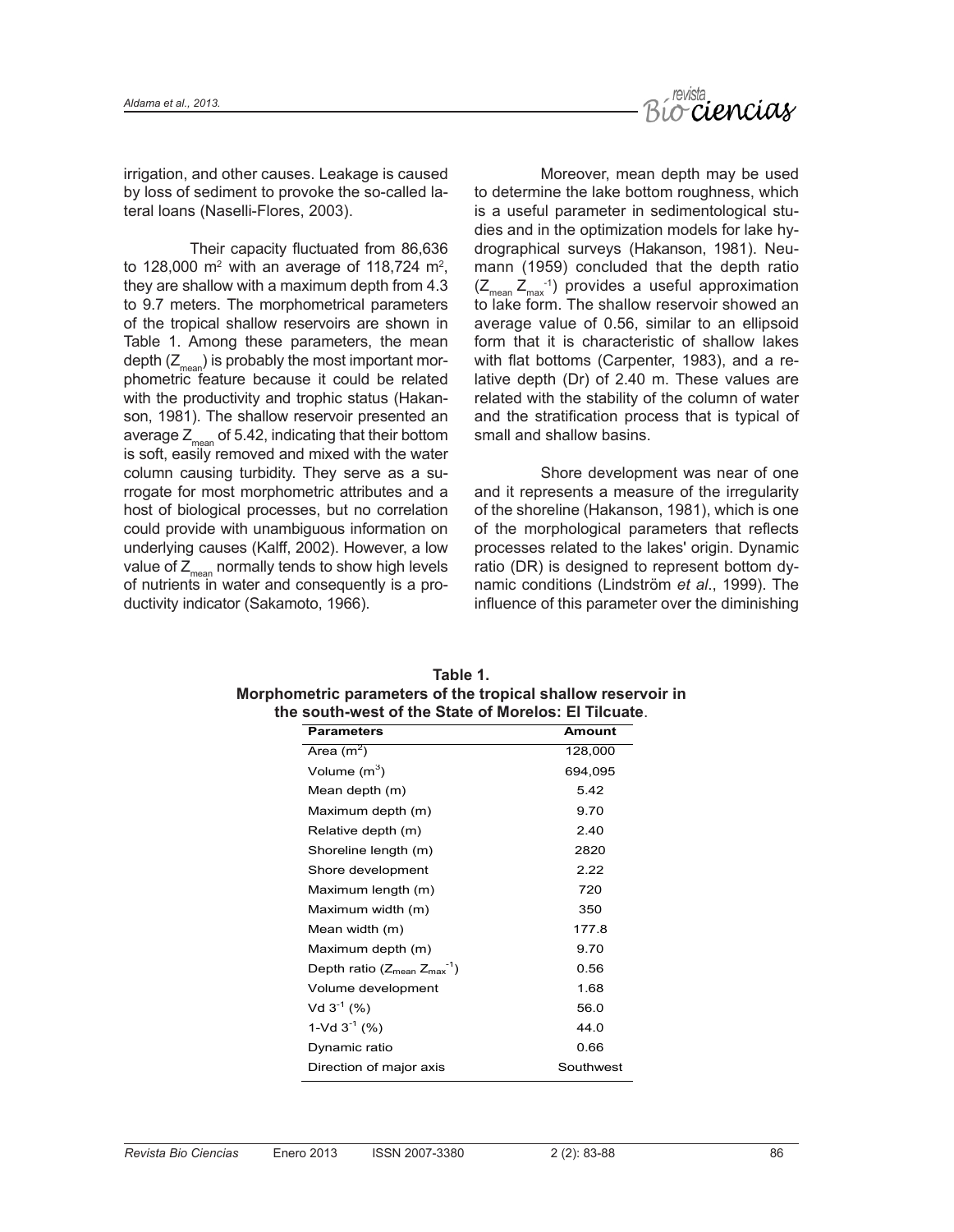

of volume and other processes related to the water-sediment interface denoted its importance. The average dynamic ratio value of 0.66 indicates that there are lower bottom areas exposed to wind/wave energy. The developments of volume values were greater than one, which indicates a concave depression. The distribution coefficient (Vd  $3<sup>-1</sup>$ ) is a useful tool to know the amount of sediment available for re-suspension on the erosion and transport areas (ET-areas), the fraction that goes to deep waters, and the fraction (1-V $_{\rm d}$  3<sup>-1</sup>) that goes to surface waters (Hakanson *et al*., 2000). The values obtained mean that 49.0 % of the matter available is transported to deep waters and 51.0 % to surface waters.

The relative depth was above 2 %, which indicates the structure of daytime thermal discontinuities, however, in this case the water column is mixed by the effect of wind velocity over the fetch (707.95 m), resulting in a complete mixing, as a consequence the thermal gradient is eliminated. Shallow reservoir has slight shore slopes, although there is some dissimilarity between the two shorelines. The slight slope allows for colonization of the sediment by submerged macrophytes and halophytes (Ortega & Guerrero, 2003).

The slope of the reservoir was low. This improves the incidence of sunlight on the water surface, which increases the process of evaporation, therefore, heat loss, and gain in the water column increases primary productivity. The maximum length increases wind action creating movements that impact the entire mass of water throughout the day. This causes a greater exchange of material from the sediment (Barbanti, 1985). A perfectly circular basin has a shore development of one; irregular basins have values greater than one. It is important to know shore development as a starting input of nutrients to the reservoir as a function of the perimeter. Theoretically similar lakes in all morphometric traits, with the highest shore development will be more productive (Castro *et al*., 2003). The Tilcuate has the highest development of the coastline with 2.22 than the other reservoirs that are in the same watershed.

## **Conclusions**

Tropical shallow reservoir has fluctuations in area, and volume mainly due the amount of rainfall. Leakage is caused by loss of sediment so-called lateral loans. Shallow reservoir showed a mean depth ratio  $(Z_{mean})$  $Z_{\text{max}}^{-1}$  of 0.56 similar to an ellipsoid form that is characteristic of shallow lakes with flat bottoms. The relative depth for shallow reservoir was above 2 %, which indicates the structure of daytime thermal discontinuities. The mean depth is the most important variable in this water body. According the temporal behavior was found that the water body area decreased by 32.3 % of the rainy season to the dry season, which conditioned the dynamics of morphometric parameters.

## **Literature cited**

- Arredondo FJL, Diaz ZG, Ponce-Palafox JT. Limnologia de Presas Mexicanas, Aspectos Teoricos y Practicos. AGT Editor, 2007. 1: 3-19.
- Barbanti L. Some problems and new prospects on Physical Limnology. Limnology: a review. Memorie dell'Istituto Italiano di Idrobiologia 1985; 43: 1-32.
- Castro MC, Rivera M, Crespo M, Martín-García JM, Guerrero F. Morphological and sedimentological characterization of Honda temporary lake (southern Spain). Limnetica 2003; 22(3-4): 147-154.